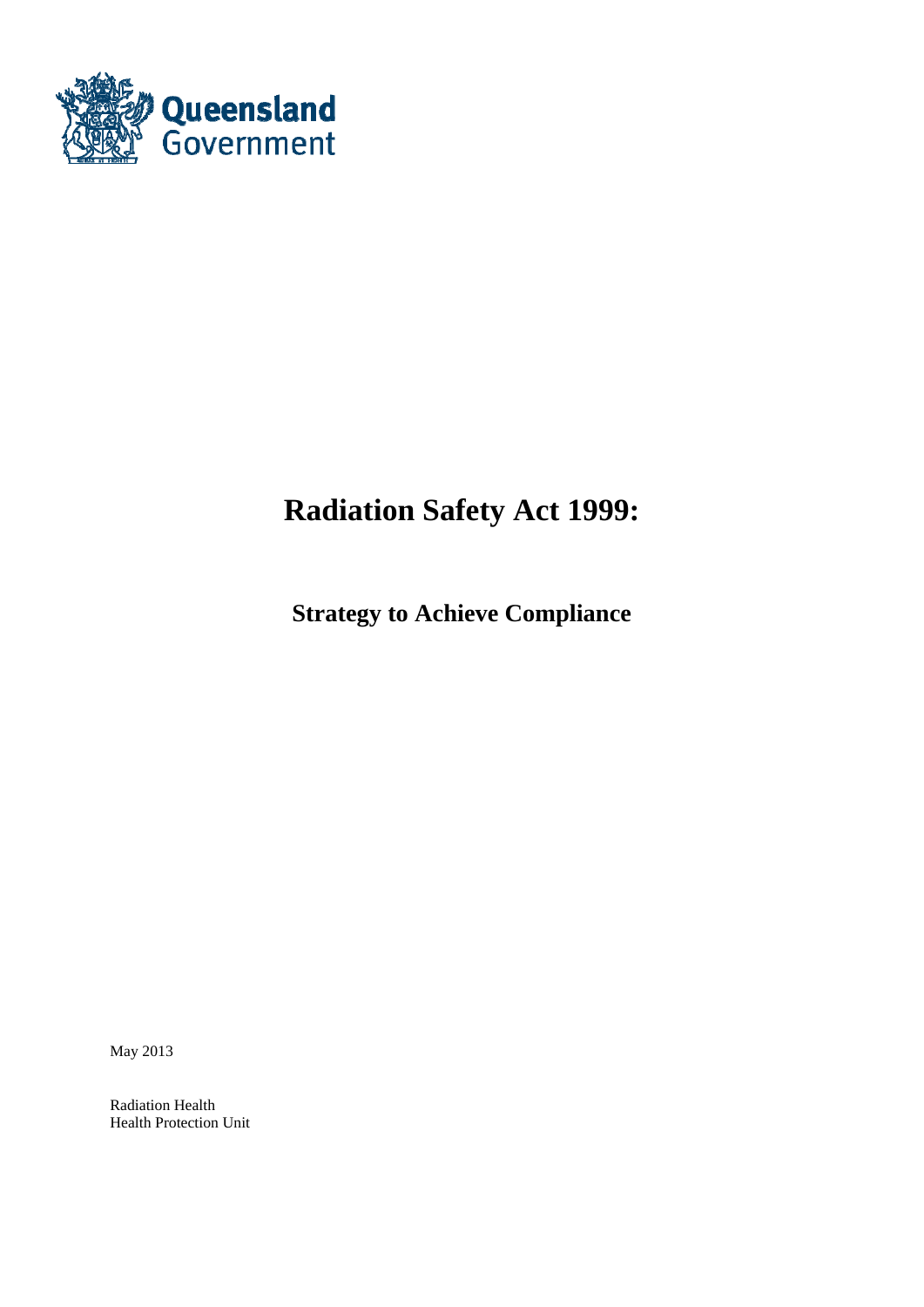# **Preface**

Although the use of radiation offers many benefits in health care, industry, and research, it is recognised that radiation can be detrimental to our health and the environment. In view of the adverse health risks associated with radiation, effective and appropriate regulation, education, monitoring and enforcement strategies are necessary to ensure protection of people and the environment.

Queensland's radiation safety legislation, the *Radiation Safety Act 1999*, places strict controls on those activities that may result in unacceptable exposure of persons to radiation or may result in detriment to the environment. It provides the legislative support to the system of radiation protection within which Queensland's health and non-health related industries operate through strict licensing controls and safety standards, and stringent requirements over the transport and disposal of radioactive substances.

The conduct of legislative compliance activities is an integral part of the administration of the Radiation Safety Act. In this way we can form a view about the extent to which the Act is being implemented and whether the regulatory system is appropriately cast to efficiently and effectively protect people and the environment. Compliance assessment is therefore a fundamental activity within radiation protection and is the primary way of assessing compliance with legislation, standards and dose limits, and of identifying areas requiring improvement. This is consistent with the aim of the Health Protection Unit is to protect public health by ensuring legislative compliance.

This strategy outlines how the Health Protection Unit will assist or otherwise ensure radiation-related activities comply with the Radiation Safety Act. It sets out the framework for the risk based selection of radiation-related activities undertaken by the Unit and provides the basis for its management and implementation, and is consistent with the Health Protection Unit's *Regulatory Principles Statement and Operating Framework 2011 – 2015*. These activities are detailed in the extant *Compliance Plan*.

**Executive Director Health Protection Unit**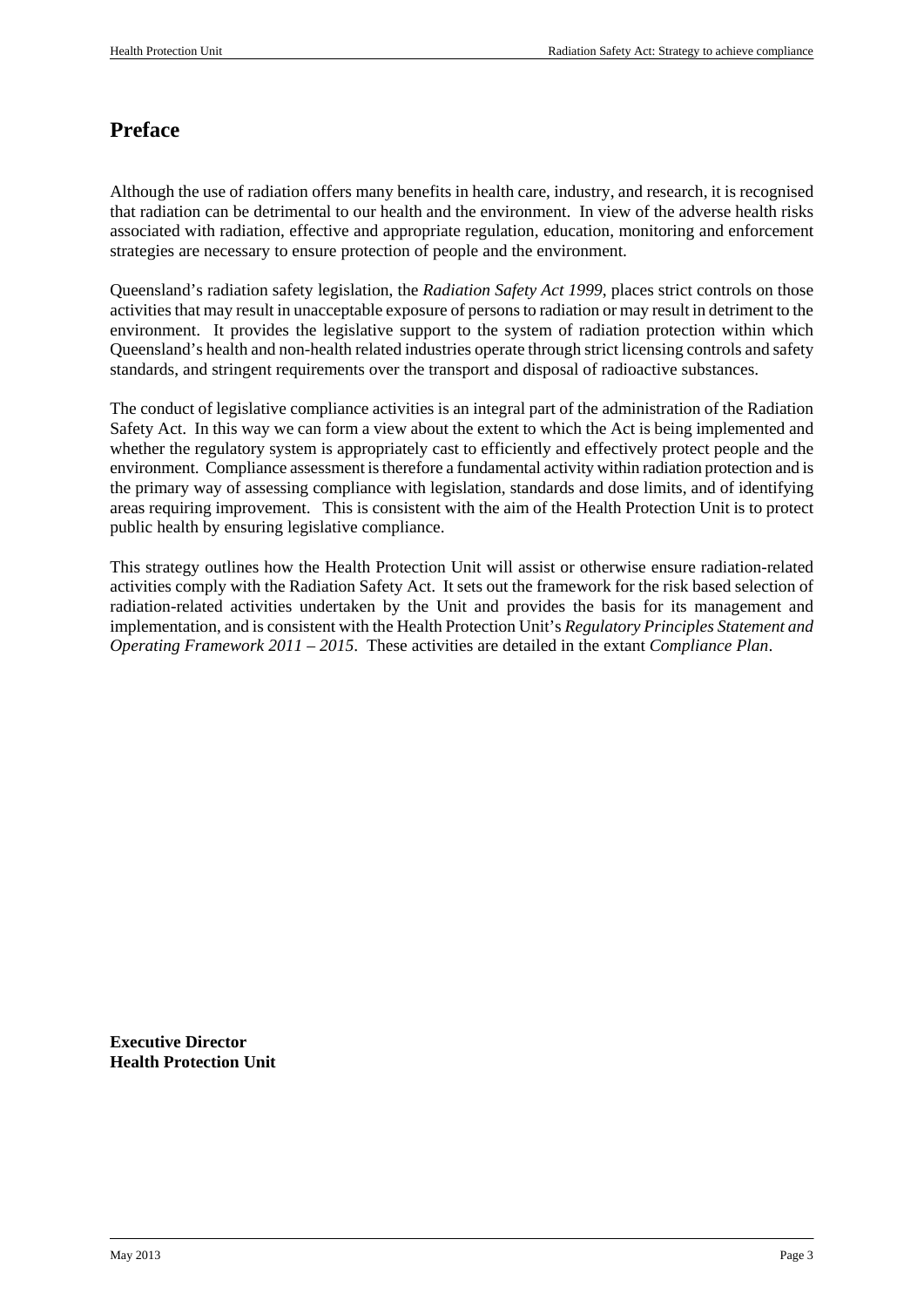# **Contents**

| <b>Preface</b> |                                                                                                                                                                                                          |                            |  |  |
|----------------|----------------------------------------------------------------------------------------------------------------------------------------------------------------------------------------------------------|----------------------------|--|--|
|                | <b>Contents</b>                                                                                                                                                                                          | $\overline{\mathbf{4}}$    |  |  |
| $\mathbf{1}$   | <b>Introduction</b>                                                                                                                                                                                      | 5                          |  |  |
|                | Purpose and scope<br>Regulation of radiation practices in Queensland<br>Explanation of terms                                                                                                             | 5<br>$\mathfrak s$<br>6    |  |  |
| 2              | <b>Compliance Activities in Queensland</b>                                                                                                                                                               | 7                          |  |  |
|                | Objectives of the compliance activities<br>Strategies used to meet the objectives<br>Compliance strategy to be risk based                                                                                | 7<br>$\tau$<br>8           |  |  |
| 3              | <b>Enforcement in Queensland</b>                                                                                                                                                                         | 10                         |  |  |
| 4              | <b>Radiation Safety Act: Compliance Plan</b>                                                                                                                                                             | 12                         |  |  |
|                | Radiation Safety Act: Compliance Plan<br>How will the Radiation Safety Act: Compliance Plan be developed<br>Who is to implement the compliance plan<br>Scheduling activities under the plan<br>Reporting | 12<br>14<br>14<br>15<br>15 |  |  |
| 5              | <b>Handling Complaints</b>                                                                                                                                                                               | 16                         |  |  |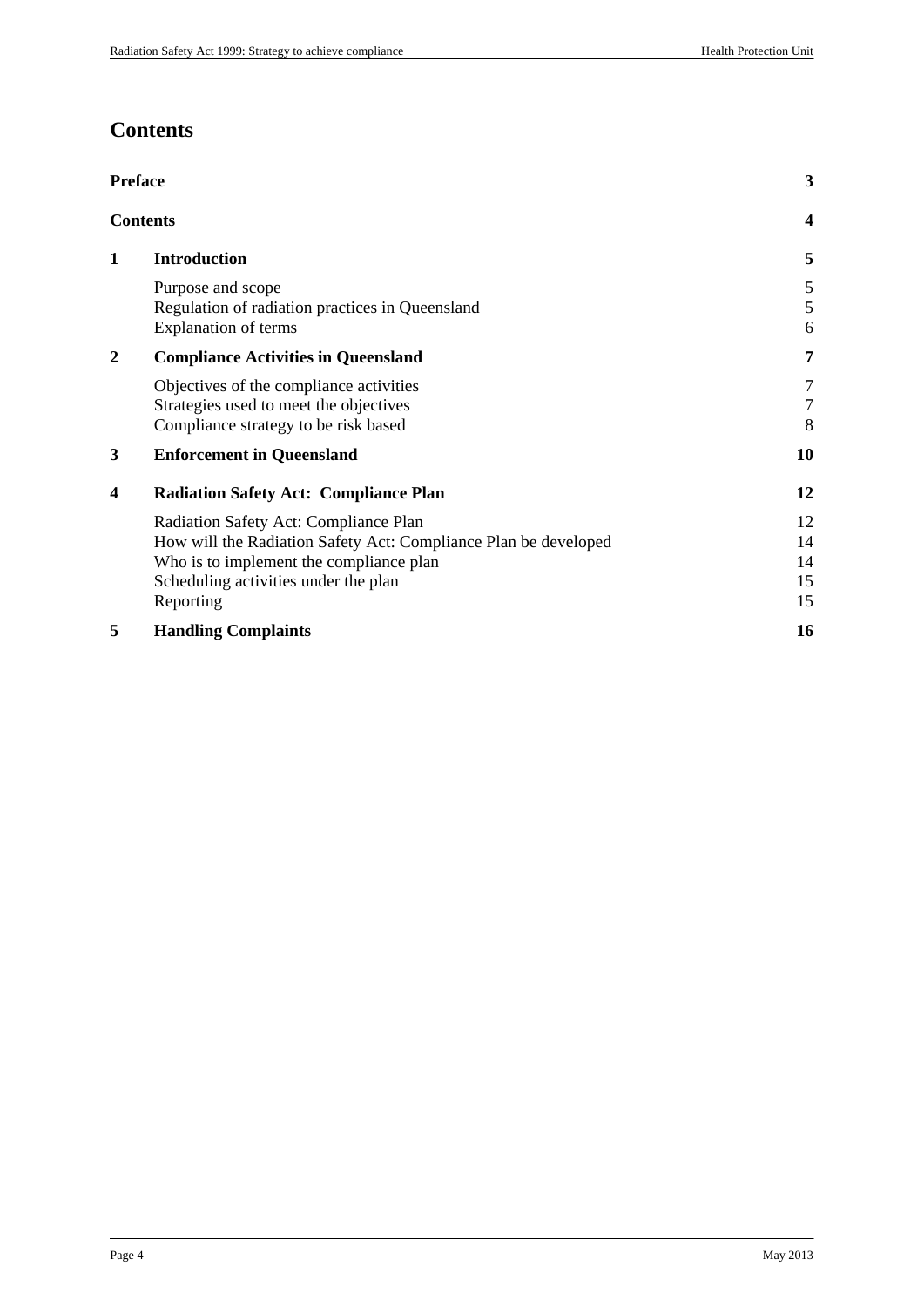# **1 Introduction**

## **Purpose and scope**

This document explains the framework for the risk-based selection of radiation-related activities that are to be audited and provides the basis for the management of the Department of Health's compliance strategy, which includes handling of complaints, enforcement decisions, education and both scheduled and adhoc compliance activities.

Scheduled compliance activities constitute the planned investigation of persons and their dealings with radiation sources, leading to an assessment of the levels of radiation safety and recommendations for improvement if necessary. These compliance monitoring activities may, in some cases, lead directly to investigations and inspections and consequent enforcement activities when clear breaches of the Radiation Safety Act have been identified.

For the purpose of this document, radiation-related activities, irrespective of what they are, have been given the generic term "radiation practices". Also, for the purpose of this document, an inspection is a formal regulatory function which may only be conducted by an inspector appointed under the Act. Inspectorial activities should be consistent with, but not limited by, this strategy.

This document is to be reviewed every five years.

## **Regulation of radiation practices in Queensland**

In Queensland the regulation of radiation practices is achieved through the *Radiation Safety Act 1999*. The Act was developed in the light of an extensive review process, which was influenced by research and development work at State, national and international levels. The review took into account the recommendations of the peak national and international radiation advisory bodies in relation to the adverse health effects which may arise from exposure to different types of radiation and the measures that may be taken to prevent or minimise these effects.

The objective of the Radiation Safety Act is to protect persons and the environment from the harmful effects of particular sources of ionising radiation and harmful non-ionising radiation. The administration of the Act is conducted by the Radiation Health, Health Protection Unit within the Department of Health. Radiation Health also has a role under the *Environmental Protection Act 1994* in those matters where the environment is, or could be, affected by radioactive material.

In part, the objective of the Radiation Safety Act is achieved by:

- establishing a licensing system to regulate
	- the possession and use of radiation sources
	- the transportation of radioactive substances
- establishing a framework to ensure radiation sources and the premises at which they are used, and the premises at which radioactive substances are stored, comply with radiation safety standards
- establishing an approval process for the acquisition and relocation of radiation sources
- imposing restrictions on the disposal of radiation apparatus and radioactive material
- requiring possession licensees to have an approved radiation safety and protection plan that describes the radiation safety measures in place to deal with the radiation hazards in their practices
- requiring possession licensees who possess a security enhanced source to have an approved security plan in place that describes the security measures in place for the source
- requiring persons transporting a security enhanced source to have an approved transport security plan in place for the transport of the source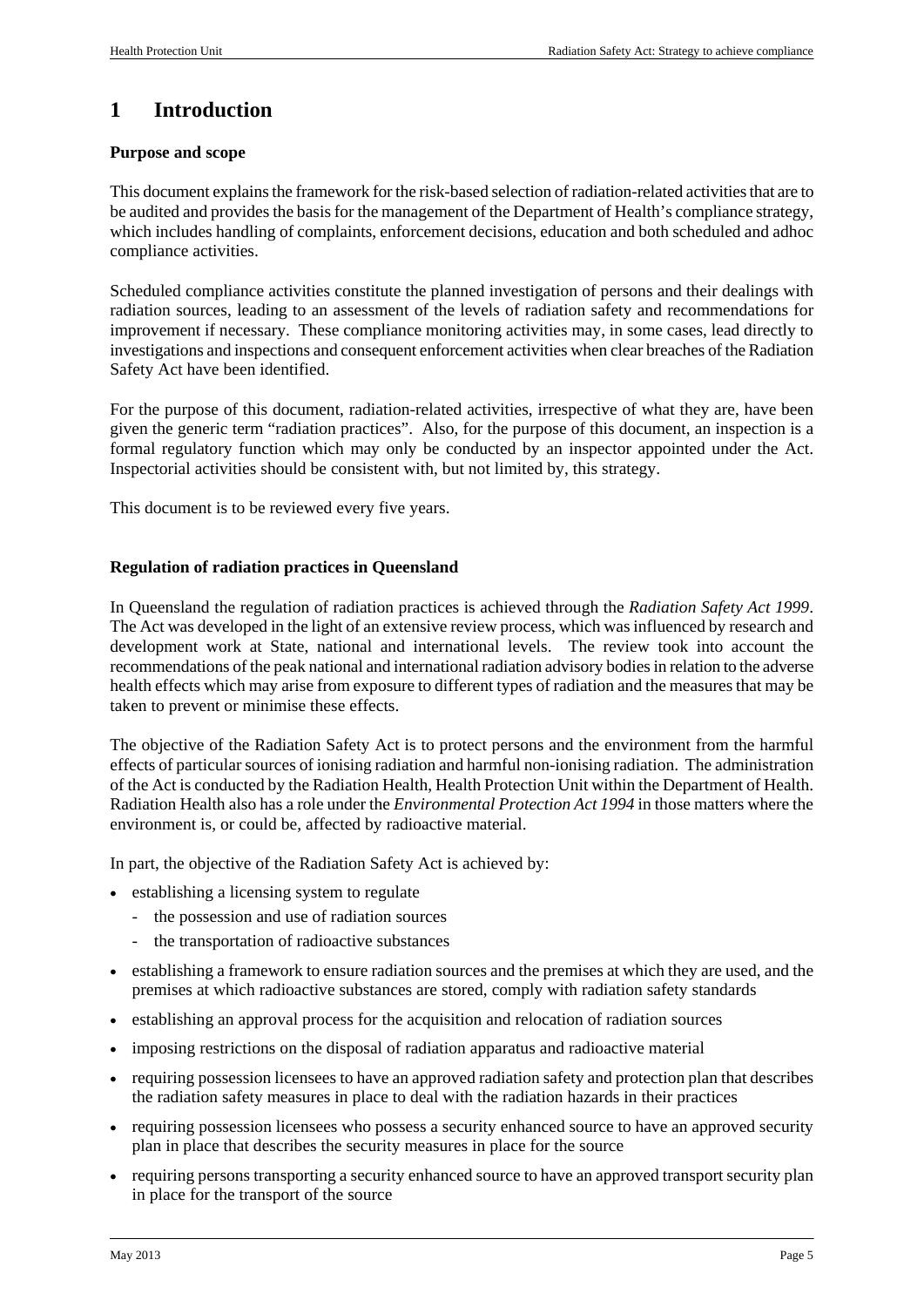In addition to ensuring that minimum radiation safety standards are achieved, the Act also states that one of the principles guiding the achievement of its objectives is that doses of radiation should be kept as low as reasonably achievable, economic and social factors being taken into consideration (the ALARA principle).

The Act also provides for the appointment of inspectors and establishes a framework within which compliance, investigative and enforcement activities, may be undertaken.

#### **Explanation of terms**

The following terms used in this document have the specified meaning:

*Compliance* – the goal that businesses, with public health obligations, and agencies aspire to achieve in their efforts to ensure that personnel are aware of and take steps to comply with relevant laws and regulations.

*Enforcement action* – the implementation of investigative processes, the initiation of remedial actions by inspectors, and legal activities to address non-compliance with legislation and policy.

*Investigation* – an investigation is an objective enquiry and assessment of an act, omission, situation or event with a view to establishing the facts and ascribing responsibility for that act, omission, situation or event. The evidence on which this assessment is based must be obtained within the confines of established rules and principles of law.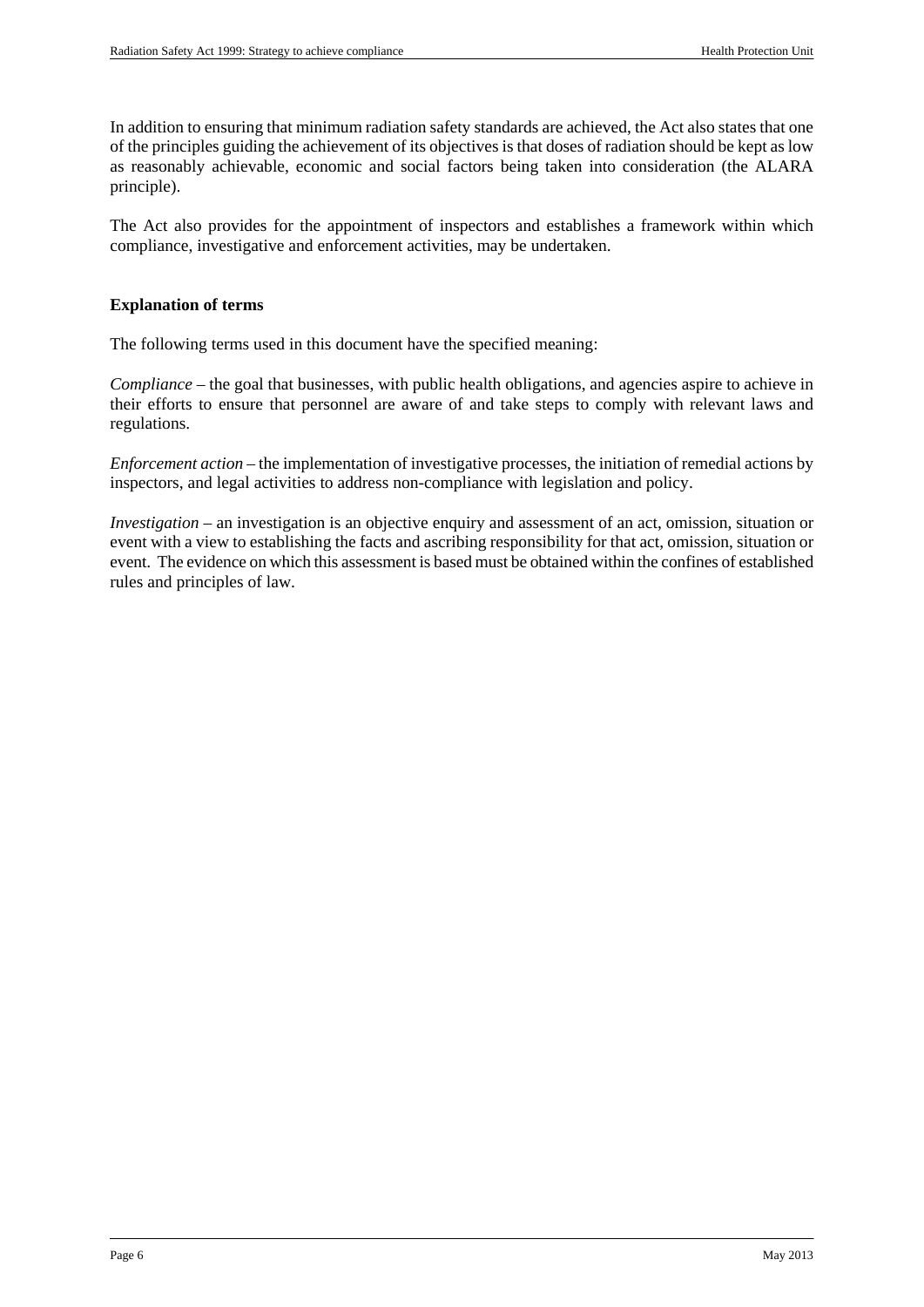# **2 Compliance Activities in Queensland**

There is an industry and community expectation that the department will adequately enforce the radiation safety legislation and properly monitor the level of compliance with the legislation by persons carrying out radiation practices. A compliance strategy coupled with appropriate enforcement and behaviour modification strategies to ensure optimal levels of radiation safety contributes to public confidence about radiation safety and also meets the public's expectations regarding the regulatory system.

### **Objectives of the compliance activities**

By implementing a compliance strategy, the Health Protection Unit is seeking to:

- achieve full compliance with Queensland's internationally based radiation safety standards and principles so that unacceptable behaviour is not seen at all
- identify and promote best practice behaviours and a satisfactory level of radiation safety in all activities involving radiation
- encourage the development of a culture which has the goal of continual improvement in levels of radiation safety
- maintain familiarity with industries and their radiation practices so that the Department of Health may have an informed and practical basis on which to formulate policy, standards and guidelines at both the State and national levels
- ensure outcomes achieved through the regulatory processes are appropriate for industry and the public
- ensure that the department is complying with its own legislated administrative responsibilities.

### **Strategies used to meet the objectives**

The goal of ensuring radiation safety is facilitated through the development of responsive and cooperative relationships between the department and its clients and creating an environment supportive of sound radiation safety principles and behaviours.

Strategies used to achieve compliance include:

- documenting and assessing complaints
- providing educational information and tools to assist licensees in meeting the legislative requirements, which may be downloaded from the website
- maintaining a routine compliance monitoring program which is a mix of assessing
	- a risk based sample of radiation practices intended to give a picture of a whole industry sector
	- certain types of radiation practices identified as focus areas
- monitoring compliance across the full range of radiation practices in urban, rural and remote locations throughout the State by appropriate sampling methods
- focusing on activities where compliance is poor or where health or environmental risks due to noncompliance are significant
- evaluating the effects of changes to the legislation or standards
- maintaining cost efficient and informed compliance monitoring activities
- developing a supportive environment to help foster a statewide radiation safety culture
- maintaining and enhancing Radiation Health's understanding of the contemporary business requirements and activities of licensees
- undertaking investigative and enforcement action when appropriate.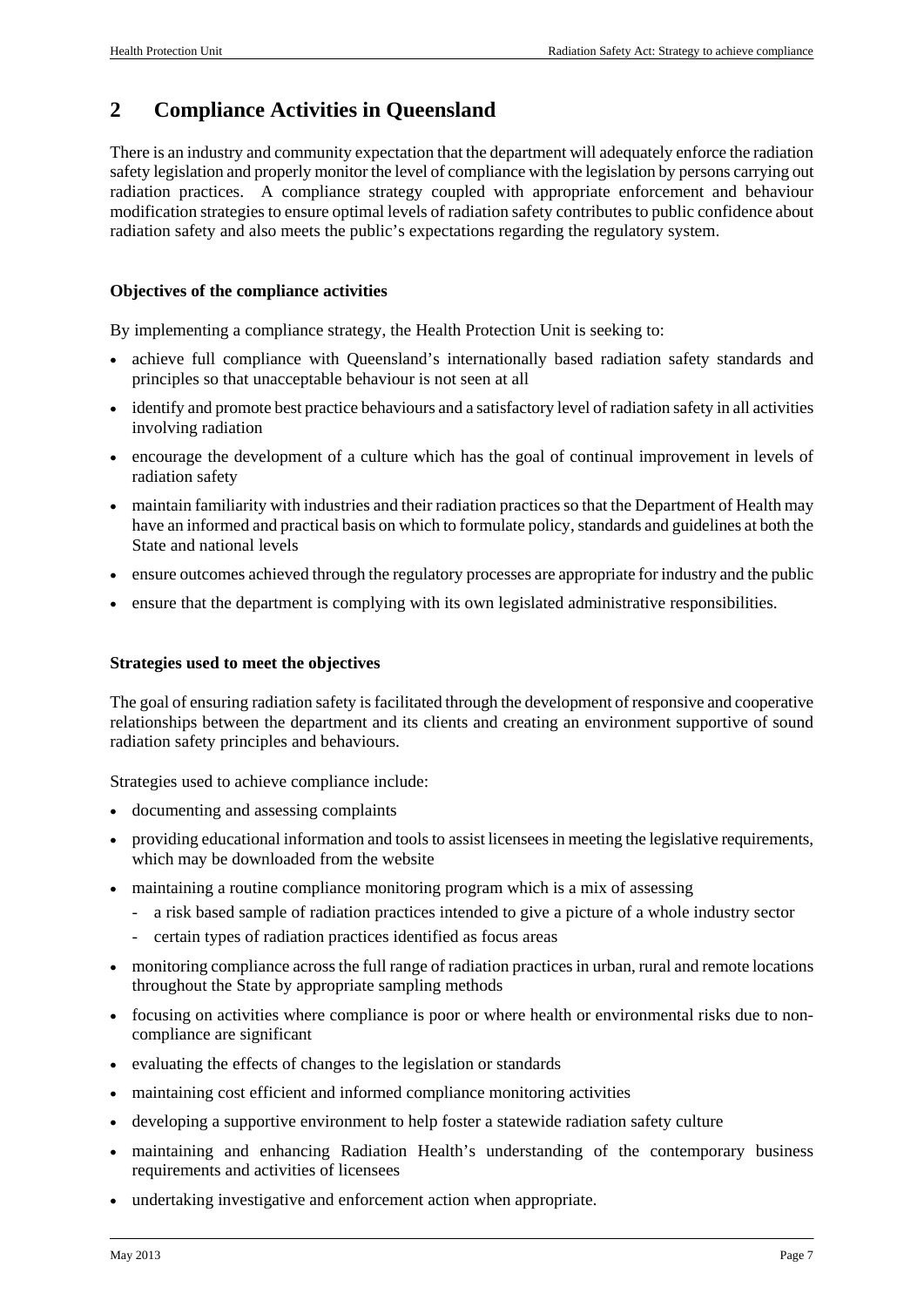#### **Compliance strategy to be risk based**

Activities involving radiation sources cover a wide range of industries including health related and nonhealth related activities in the public and private sector. The use of radiation sources in each of these radiation-related activities poses different degrees of risk to the users of the radiation sources, other people and the environment. In addition, there are national security issues relating to certain radiation sources.

Amongst other things, compliance activities are based on the health and environmental risk posed by a radiation practice as well as its security risk. This results in a greater proportion of higher risk radiationrelated activities being monitored each year than those for which the risks have been assessed as being lower. The compliance program also assists the department in its role in assuring the security of radiation sources.

Radiation-related activities have been classified as low, medium or high risk depending on their public, occupational health or environmental risk. The risk is based on the extent of radiation exposure that could occur during the normal conduct of a radiation practice, the potential for adverse effects in the event of an incident, and on the likelihood of incidents occurring.

The radiation-related risks associated with the conduct of a radiation practice have been divided into four risk categories:

#### *Direct exposure risks*

These are the risks of adverse health effects to a person due to radiation exposure as a result of:

- direct exposure to the radiation from radiation sources
- ingestion or inhalation of radioactive substances
- poor operational skills
- substandard techniques or procedures (resulting in a high dose procedure or the need to repeat the procedure)
- malfunctioning or substandard equipment (for example: a shutter mechanism that does not completely close to the "off" position).

#### *Indirect risks*

These are the risks of adverse effects resulting from circumstances associated with the use of a radiation source but not involving direct exposure to sources of radiation. These risks include:

- poor quality or inappropriate radiography leading to misdiagnosis or disorders being overlooked or the overuse of radiation for a particular procedure
- poor quality industrial radiography not detecting flaws in high pressure gas pipelines leading to catastrophic ruptures
- inadequate instream chemical analyses due to faulty industrial gauges leading to the disposal of many tonnes of product produced in commercial processes.

#### *Environmental risks*

These are the risks of environmental harm or health effects subsequent to the disposal of radioactive material due to:

- deliberate inappropriate disposal of radioactive material to the environment
- accidental release of radioactive material into the environment.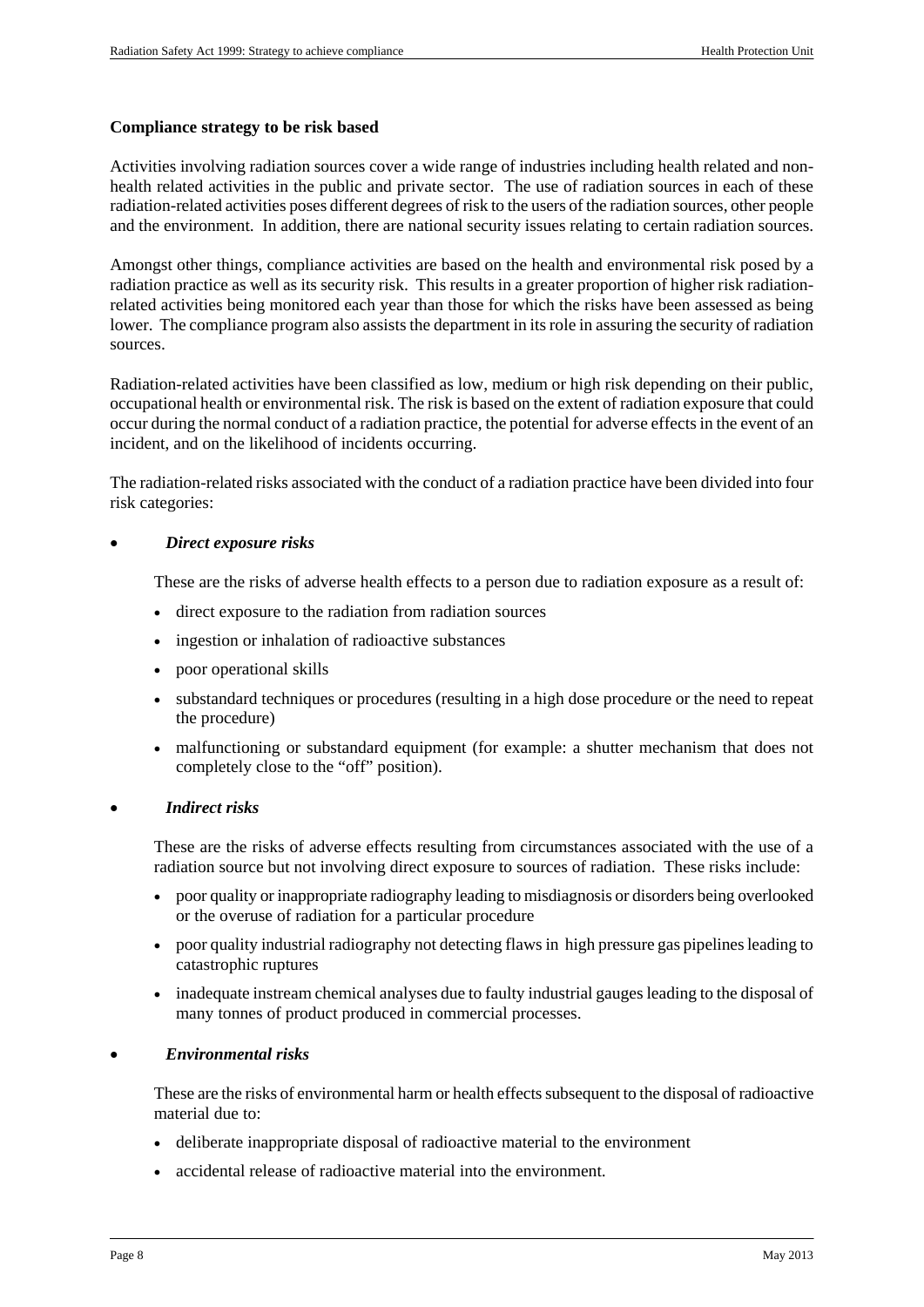Activities involving the use of radioactive substances pose an ongoing hazard because there is always a potential for the release of the substances into the environment.

## *Security risks*

There are certain radioactive substances which have been identified internationally as sources that might be of interest to persons with malevolent intent. Australia has, nationally, decided that special precautions need to be taken to ensure the physical security of such sources.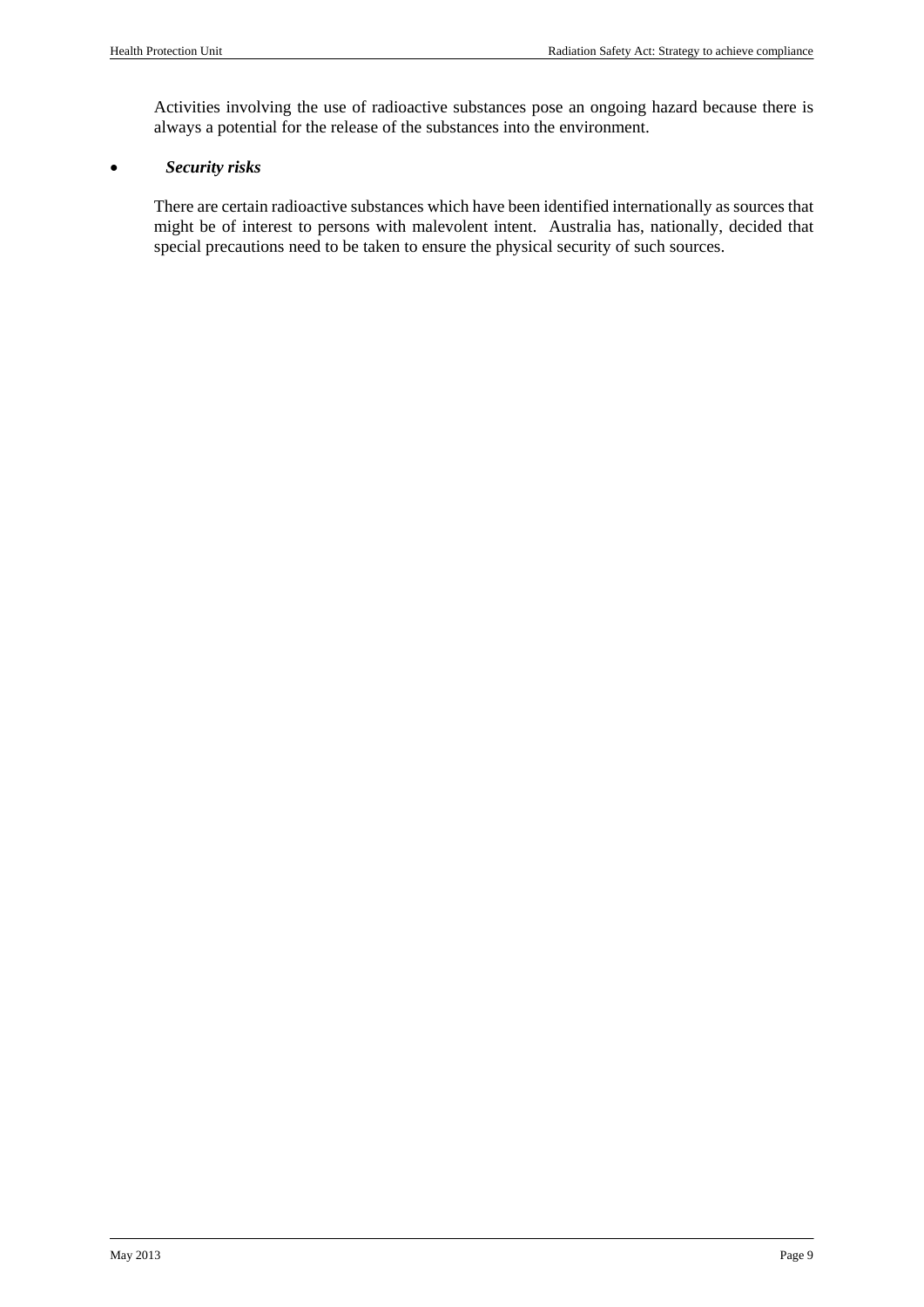# **3 Enforcement in Queensland**

An implicit part of the radiation safety compliance program is that licensees are audited to assess the extent of compliance with their radiation safety and protection plans, security plans and transport security plans, as well as for the purposes stated in the compliance plan. During these on-site activities, there are instances where individual licensees are found to be performing in an unacceptable manner. These circumstances are investigated through the existing inspection arrangements provided for by the *Radiation Safety Act 1999*.

It is also possible that the performance of a whole industry sector is found to be unacceptable in a particular aspect of its operation. In this unlikely circumstance, strategies to remediate the deficiency across the sector will be planned, developed and implemented in a manner consistent with the department's business planning processes.

In the Health Protection Unit, the enforcement process is applied by:

- investigating non-compliance and determining the level of risk of the matter which is the subject of the complaint/audit/other intelligence source
- identifying the enforcement options following each investigation using a risk based enforcement tool to determine and record the most effective and consistent means of rectifying identified noncompliance with the legislation
- commencing the decided enforcement option
- reviewing decisions as part of an on-going improvement strategy.

The following provides auditors with a tool to guide consistent and supported enforcement actions to rectify identified non-compliance with the *Radiation Safety Act 1999*. Over the next few years, this tool will be refined to better target the actions required for particular practice groupings. The guidance will be reviewed in the light of information collected in MAPLE including; practice type, details of regulatory action, offence type, action completed within timeframes.

|                                                 |                          | Consequence - Impact on human health |                                      |                                      |                                      |                                      |
|-------------------------------------------------|--------------------------|--------------------------------------|--------------------------------------|--------------------------------------|--------------------------------------|--------------------------------------|
|                                                 |                          | (Actual or potential)                |                                      |                                      |                                      |                                      |
|                                                 |                          | Level 1                              | Level <sub>2</sub>                   | Level 3                              | Level4                               | Level 5                              |
|                                                 | <b>Category A</b>        | Advice/educatio                      | Advice/educatio                      | <b>Warning letter</b>                | Improvement<br>Notice/seizure        | <b>Prohibition</b><br>Notice/seizure |
| compliance history, willingness and capacity to | High<br>compliance       |                                      | <b>Warning letter</b>                | Improvement<br>Notice/seizure        | <b>Show Cause</b><br><b>Notice</b>   | <b>Prosecution</b>                   |
|                                                 | <b>Category B</b>        | Advice/educatio<br>n                 | Advice/educatio<br>n                 | <b>Warning letter</b><br>Improvement | Improvement<br>Notice/seizure        | <b>Prohibition</b><br>Notice/seizure |
|                                                 |                          | <b>Warning letter</b>                | <b>Warning letter</b>                | Notice/seizure                       | <b>Show Cause</b><br><b>Notice</b>   | <b>Prosecution</b>                   |
|                                                 | <b>Category C</b>        | Advice/educatio<br>n                 | <b>Warning letter</b><br>Improvement | Improvement<br>Notice/seizure        | <b>Prohibition</b><br>Notice/seizure | <b>Prohibition</b><br>Notice/seizure |
|                                                 |                          | <b>Warning letter</b>                | Notice/seizure                       | <b>Show Cause</b><br><b>Notice</b>   | <b>Prosecution</b>                   | <b>Prosecution</b>                   |
| of non-compliance                               | <b>Category D</b>        | <b>Warning letter</b><br>Improvement | Improvement<br>Notice/seizure        | <b>Prohibition</b><br>Notice/seizure | <b>Prohibition</b><br>Notice/seizure | <b>Prohibition</b><br>Notice/seizure |
|                                                 |                          | Notice/seizure                       | <b>Show Cause</b><br><b>Notice</b>   | <b>Prosecution</b>                   | <b>Prosecution</b>                   | <b>Prosecution</b>                   |
| Likelihood<br>(Based on d<br>comply)            | <b>Category E</b><br>Low | Improvement<br>Notice/seizure        | Improvement<br>Notice/seizure        | <b>Prohibition</b><br>Notice/seizure | <b>Prohibition</b><br>Notice/seizure | <b>Prohibition</b><br>Notice/seizure |
|                                                 | compliance               | <b>Show Cause</b><br><b>Notice</b>   | <b>Show Cause</b><br><b>Notice</b>   | <b>Prosecution</b>                   | <b>Prosecution</b>                   | <b>Prosecution</b>                   |

### Enforcement Guidance Tool

The following provides information about the meaning of the categories/levels referred to in the above tool.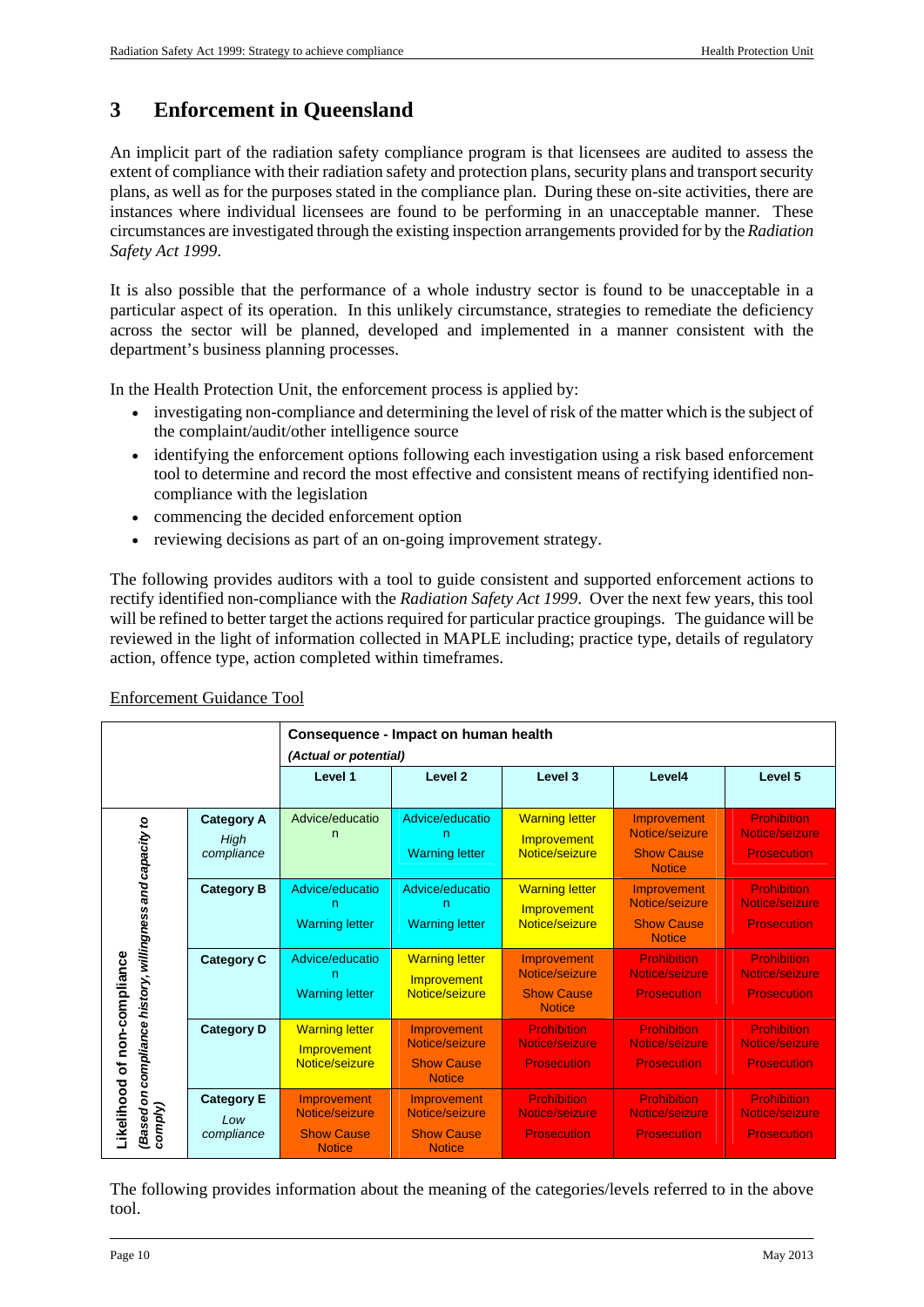# *Likelihood of non-compliance*

| <b>Likelihood Category</b> | <b>General Descriptor</b>                                                                                                                                                                                                                                                                                                                  |  |  |
|----------------------------|--------------------------------------------------------------------------------------------------------------------------------------------------------------------------------------------------------------------------------------------------------------------------------------------------------------------------------------------|--|--|
| A                          | Rare likelihood of non-compliance -<br>No previous known occurrences of non-compliance<br>Good demonstrated awareness and capacity to meet regulatory requirement<br>Regulated entity has a reasonable and cooperative attitude to compliance                                                                                              |  |  |
| B                          | Unlikely likelihood of non-compliance -<br>Few previous known occurrences of non-compliance<br>Questionable awareness and capacity to meet regulatory requirement                                                                                                                                                                          |  |  |
| С                          | Possible likelihood of non-compliance -<br>Numerous previous known occurrences of non-compliance<br>Little or no demonstrated willingness or capacity to meet regulatory requirement                                                                                                                                                       |  |  |
| D                          | Likely likelihood of non-compliance -<br>Wilful violation of regulatory requirements<br>Little or no demonstrated willingness or capacity to meet regulatory requirement                                                                                                                                                                   |  |  |
| F                          | Almost certain likelihood of non-compliance -<br>Wilful violation of regulatory requirements<br>Little or no demonstrated willingness or capacity to meet regulatory requirement<br>Hindering or obstructing a departmental officer<br>Refusing to provide required information<br>Intentionally providing false or misleading information |  |  |

# *Consequence*

| <b>Consequence</b><br>level | <b>General Descriptor</b>                                                                                                                                                                                                                                                                  | <b>Nature of offences</b>                                                                                                                                                                                                                                                                                                                                                                                                   |
|-----------------------------|--------------------------------------------------------------------------------------------------------------------------------------------------------------------------------------------------------------------------------------------------------------------------------------------|-----------------------------------------------------------------------------------------------------------------------------------------------------------------------------------------------------------------------------------------------------------------------------------------------------------------------------------------------------------------------------------------------------------------------------|
|                             | Very low consequence -<br>• Non-compliance that does not result in any<br>immediate human health impact<br>• Minor administrative non-compliance<br>• No organisational and regulatory scheme<br>risk                                                                                      | Failure to $-$<br>• provide information or produce documents<br>• renew licence on time<br>• advise of change of contact details                                                                                                                                                                                                                                                                                            |
| 2                           | Low consequence -<br>• Non-compliance resulting in a minor,<br>temporary threat to human health<br>• Moderate administrative non-compliance<br>• Failure to meet a Critical Control Point<br>and/or a Critical System failure<br>· Negligible organisational and regulatory<br>scheme risk | Impersonate an inspector or accredited person<br>Failure to -<br>• obtain a certificate of compliance<br>• keep, or make available, certain documents<br>• appoint a radiation safety officer<br>• report a dangerous event<br>• comply with an improvement notice or a direction                                                                                                                                           |
| 3                           | Moderate consequence -<br>• Non-compliance resulting in a moderate,<br>temporary threat to human health<br>• Major administrative non-compliance<br>• Moderate organisational and regulatory<br>scheme risk                                                                                | • Use of non-compliant sources or premises<br>• Non-authorised requesting or prescribing of diagnostic or<br>therapeutic procedure<br>• Transport non SES or use without licence<br>• Acquire, relocate or supply without approval (non SES)<br>• Possession, use or supply of banned source<br>• Possession without licence (non SES)                                                                                      |
| 4                           | High consequence -<br>• Non-compliance resulting in a significant<br>threat to human health<br>· Significant organisational and regulatory<br>scheme risk                                                                                                                                  | • Causing unauthorised radiation exposure of people or<br>environmental harm<br>• Failure to comply with a prohibition notice<br>• Failure to take reasonable steps to ensure health and safety<br>(non-compliance with RSPP, standards)<br>• Unauthorised access to security plan, or use or transport of<br><b>SES</b><br>• Not taking reasonable steps to ensure security of SES (non-<br>compliance with security plan) |
| 5                           | Extreme consequence -<br>• Known or likely human health impact that is<br>severe in effect (e.g. hospitalisation and/or<br>chronic health problems)<br>• Extremely<br>high<br>organisational<br>and<br>regulatory scheme risk                                                              | • Possession, use or transport of SES without licence<br>• Acquisition, relocation or supply of SES without approval<br>• Non-approved disposal or abandoning of source<br>• Causing significant unauthorised radiation exposure of<br>people or significant environmental harm                                                                                                                                             |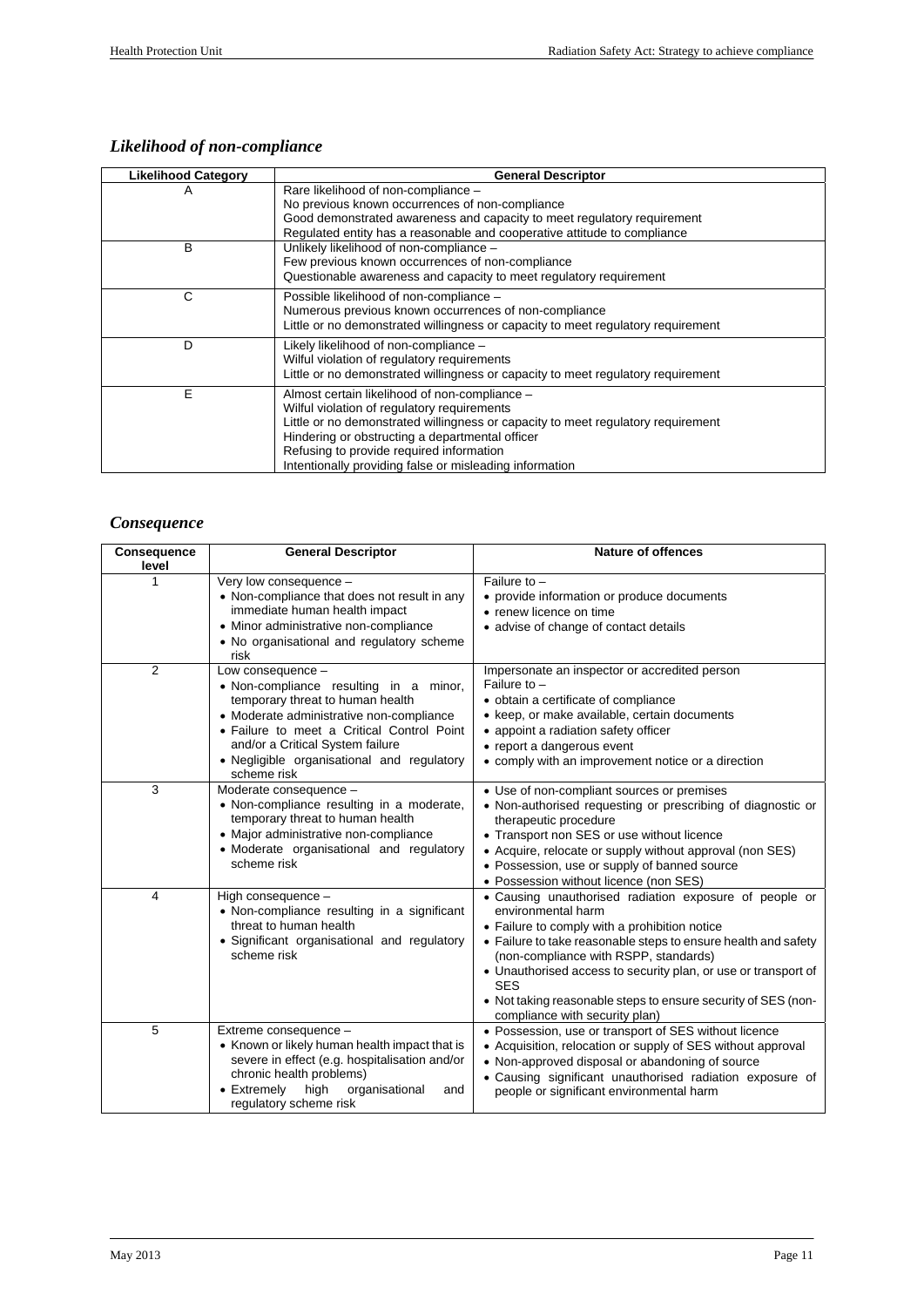# **4 Radiation Safety Act: Compliance Plan**

### **Radiation Safety Act: Compliance Plan**

Standards of radiation safety should be the same throughout Queensland regardless of the location at which the radiation practices are carried out. To help ensure this, the compliance monitoring program involves the assessment of practices across the State, including those in rural and remote areas.

This is particularly beneficial in rural and remote areas because the compliance monitoring program allows local personnel direct contact with radiation safety professionals who would otherwise be unlikely to venture into such locations.

Full and proper implementation of the Radiation Safety Act requires the department to have in place a program to conduct radiation safety monitoring of persons having dealings with radiation sources. However, the implementation of a compliance monitoring program does not detract from the ultimate responsibility for radiation safety and protection being borne by the persons carrying out radiation practices.

Every year the current *Radiation Safety Act: Compliance Plan* must be reviewed. This plan includes a rolling three year strategy and annual goals. This document is maintained by Radiation Health in liaison with a group convened for this purpose. This group is the Health Protection Unit – Compliance Working Group (Radiation Safety Act 1999).

Before implementation, the plan is endorsed by the Health Protection Compliance Committee which provides strategic oversight of the compliance activities in the Health Protection area to ensure coordinated and integrated implementation of the compliance activities associated with public health legislation across the State. Information in relation to the membership and conduct of both the compliance working group and the compliance committee may be found in their respective Terms of Reference.

The compliance plan consists of a mixture of activities involving:

- the compliance monitoring of a sample of the practices in Queensland (the "sampled audits") and
- the more detailed compliance monitoring of certain types of practice for which specific outcomes are intended to be achieved during the period of the compliance monitoring plan (the "focused audits").

#### *Sampled audits*

Sampled audits are essentially a random sample of radiation practices stratified on the basis of the health and environmental risk they pose. The reason for sampling a range of radiation-related activities is to maintain knowledge about those activities and, more broadly, the state of radiation safety within Queensland. Licensees involved in each of these activities have equal likelihood of being selected for compliance monitoring purposes, however efforts are made to ensure individual licensees are not selected unreasonably frequently.

The number of licensees within each years sample for each type of radiation practice to be audited is dependent upon the risk posed by the conduct of the type of activity. As mentioned earlier, practice types which pose a greater risk will have a greater proportion of licensees subject to audit than those which pose less of a risk. To facilitate this process, practice types have been classified according to the risk they pose. There are three broad classifications which, for the purpose of this document are called risk categories. The sample size chosen to represent licensees in high risk categories is proportionately greater than the sample size chosen to represent licensees in the low risk categories.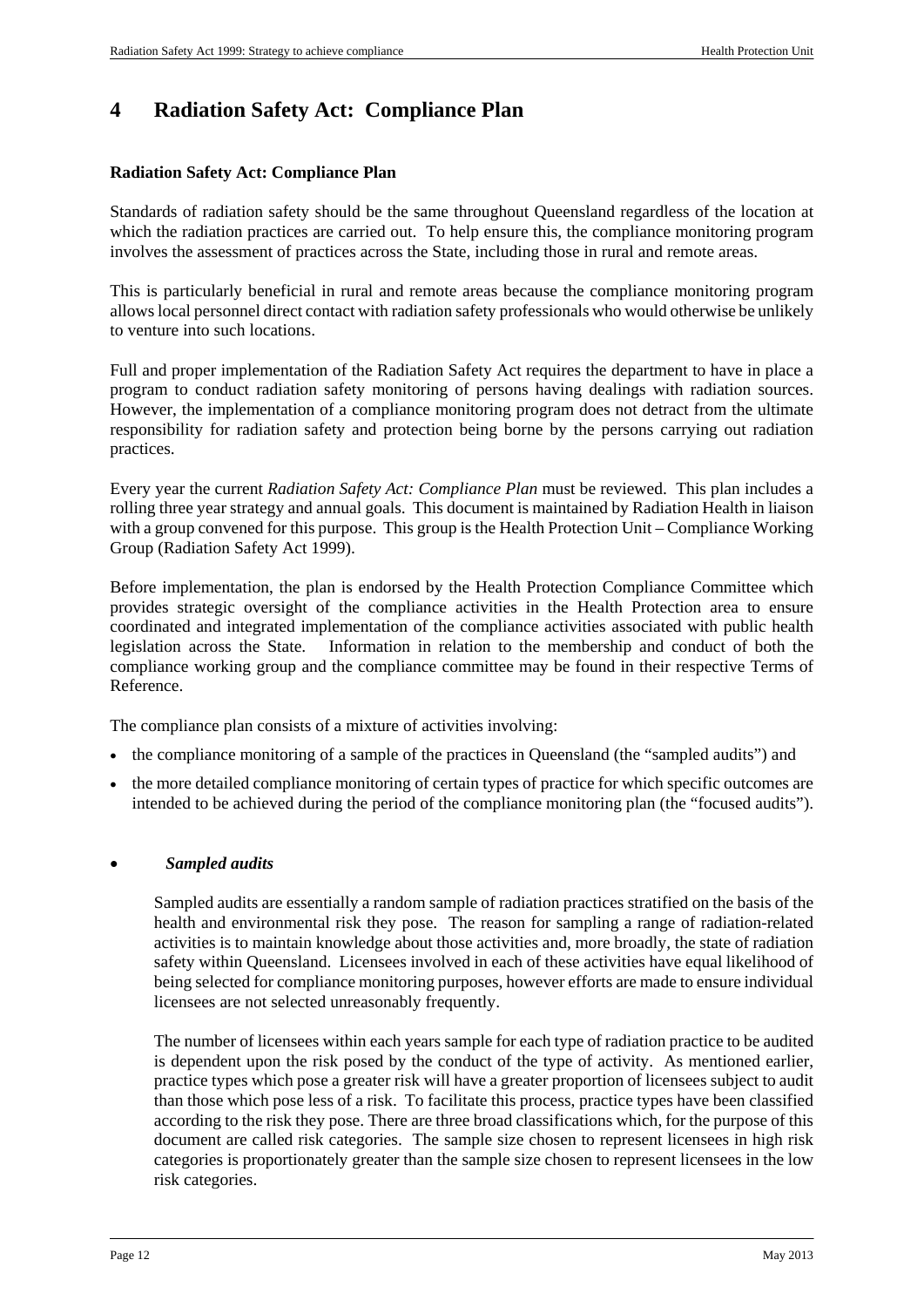The percentage of the radiation practices, in particular risk categories, which are to be audited is specified in each revision of the compliance plan.

#### *Desired outcomes*

The goal of sampled audits is to:

- Investigate the general level of compliance with the Act
- assess whether persons or types of radiation practices are achieving minimum acceptable levels of radiation safety
- identify common problems.

As a result of these sampled audits, it is expected that:

- strategies will be developed for ensuring licensees comply with the basic requirements of the Act and improve on these basic levels of radiation safety
- the department will maintain and develop familiarity with each of the types of radiation practice and get a measure of the overall level of radiation safety in Queensland
- feedback from persons undertaking compliance monitoring will be used to review the compliance monitoring program
- radiation-related activities which might require focused attention in coming years will be identified.

### *Focused audits*

Focussed audits of specific radiation-related activities are performed because these activities, or elements of the activities, have been identified as having a particular problem that needs to be investigated or rectified, or is one about which additional knowledge is required.

Examples of this are:

- there has been a change in policy which impacts on a particular type of radiation practice and uptake of the policy is being examined
- circumstances suggest that licensees involved in a particular type of radiation practice have been conducting themselves in a manner which is sub-optimal or unsafe as far as radiation safety is concerned
- a particular type of radiation source has been found to be unsafe.

#### *Desired outcomes*

The goal of focused audits is to:

- thoroughly investigate, within certain types of radiation practice, processes and procedures required by the Act, policy, standards or codes of practice
- develop a position identifying minimum and optimal levels of radiation safety within the type of radiation practice
- investigate the extent to which radiation-related activities of the type to be investigated are achieving the identified optimal levels of radiation safety
- identify desirable and feasible changes in the types of radiation practices investigated to achieve the identified levels of radiation safety.

As a result of these focused audits, it is expected that: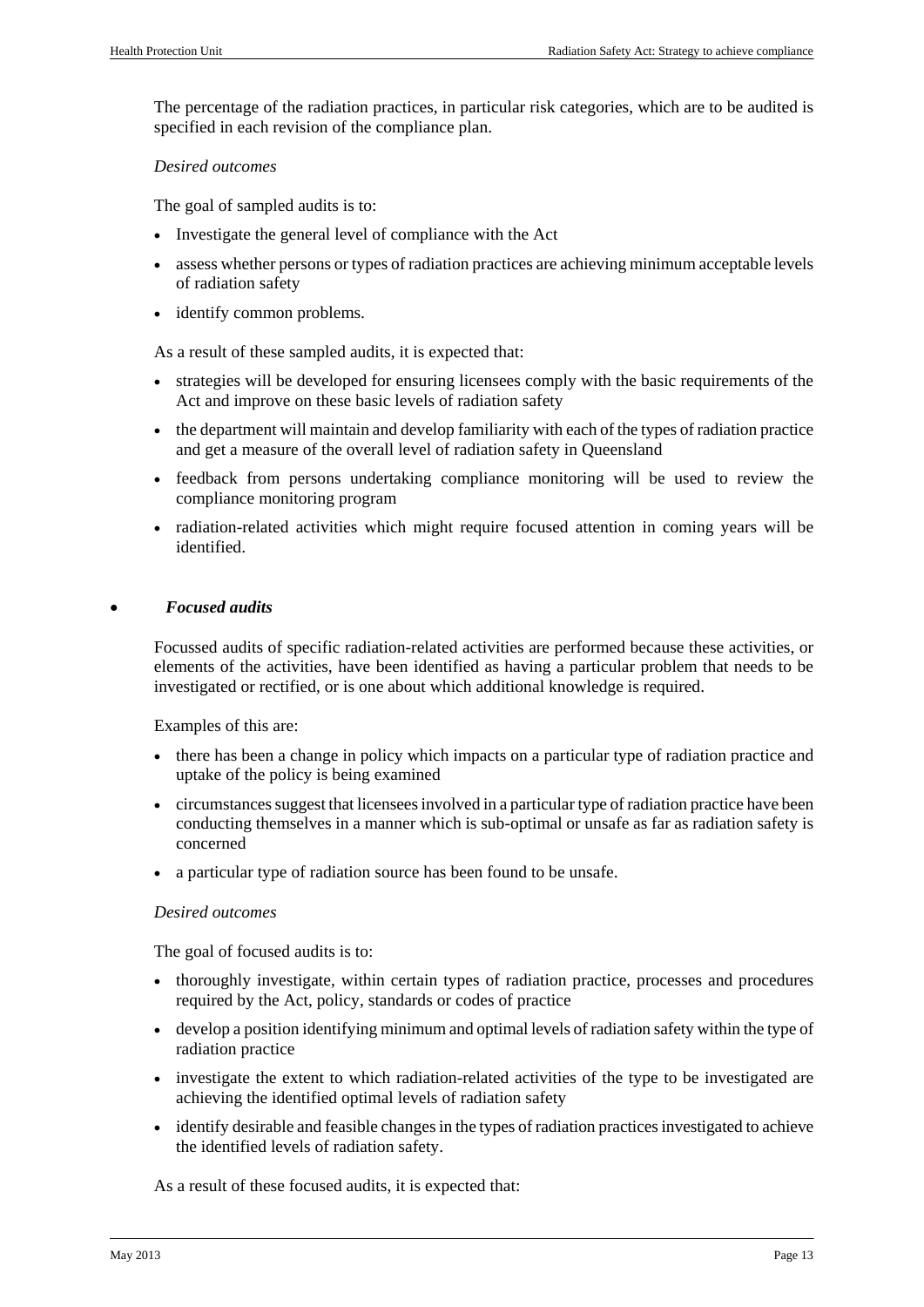- specific strategies will be developed to ensure clients comply with the basic requirements of the Act and achieve optimal levels of radiation safety
- the Unit will maintain and develop an in-depth knowledge of the practical achievement of radiation safety in these types of radiation practices
- feedback from persons undertaking compliance monitoring will be used to review the Unit's radiation safety assessment tools and produce new tools such as activity specific checklists, template reports and reference sheets
- the quality and appropriateness of the Act Instruments issued, agreed or approved under the Act will be verified or, if concerns are raised, recommendations for change will be made
- programs of work will be developed to implement the specific strategies; for example
	- convening industry-specific forums to discuss and remedy consistent failures and find an acceptable solution
	- developing proposals for research projects to investigate particularly difficult issues in specific types of radiation-related activities
	- initiating reviews of the legislation as it relates to particular types of radiation-related activities
	- investigating the effect or consequences of regulatory action.
- the relevance of the legislation itself will be reviewed and, where necessary, recommendations for change will be made.

In these instances, informed by the additional information provided by performing the focused audits, the Health Protection Unit will develop strategies to identify and rectify the specific concerns through its specific program area activities. Subsequently, but separately from the scheduled compliance activities, the Unit will implement the strategies across all relevant radiation-related activities to ensure the concerns are rectified. These strategies, and any consequent work, might be significant projects and, if so, will be planned and funded in accordance with the department's business planning processes.

#### **How will the Radiation Safety Act: Compliance Plan be developed**

The compliance plan is to contain a statement of three year objectives that will:

- identify who is to be the subject of routine compliance monitoring via the sampled audits
- identify focus groups and who is to be the subject of compliance monitoring via the focused audits
- describe what elements of these licensees or activity types need to be investigated
- describe the key deliverables for the compliance monitoring program
- set out management systems to support the compliance monitoring program.

The development and implementation of each year's revision of the compliance plan to achieve the overarching objectives are to follow project and business planning methodologies with each discrete body of work being developed, implemented and completed as a project.

The compliance plan will also be provided to the Radiation Advisory Council for information. Similarly, the outcomes of each year's compliance monitoring activities will be provided to the Radiation Advisory Council for information.

#### **Who is to implement the compliance plan**

Radiation Health has specific responsibility for implementing the compliance plan and enforcing compliance with radiation health standards and radiation safety goals. A primary role of Radiation Health is to administer Queensland's radiation safety legislation, the *Radiation Safety Act 1999*. Radiation Health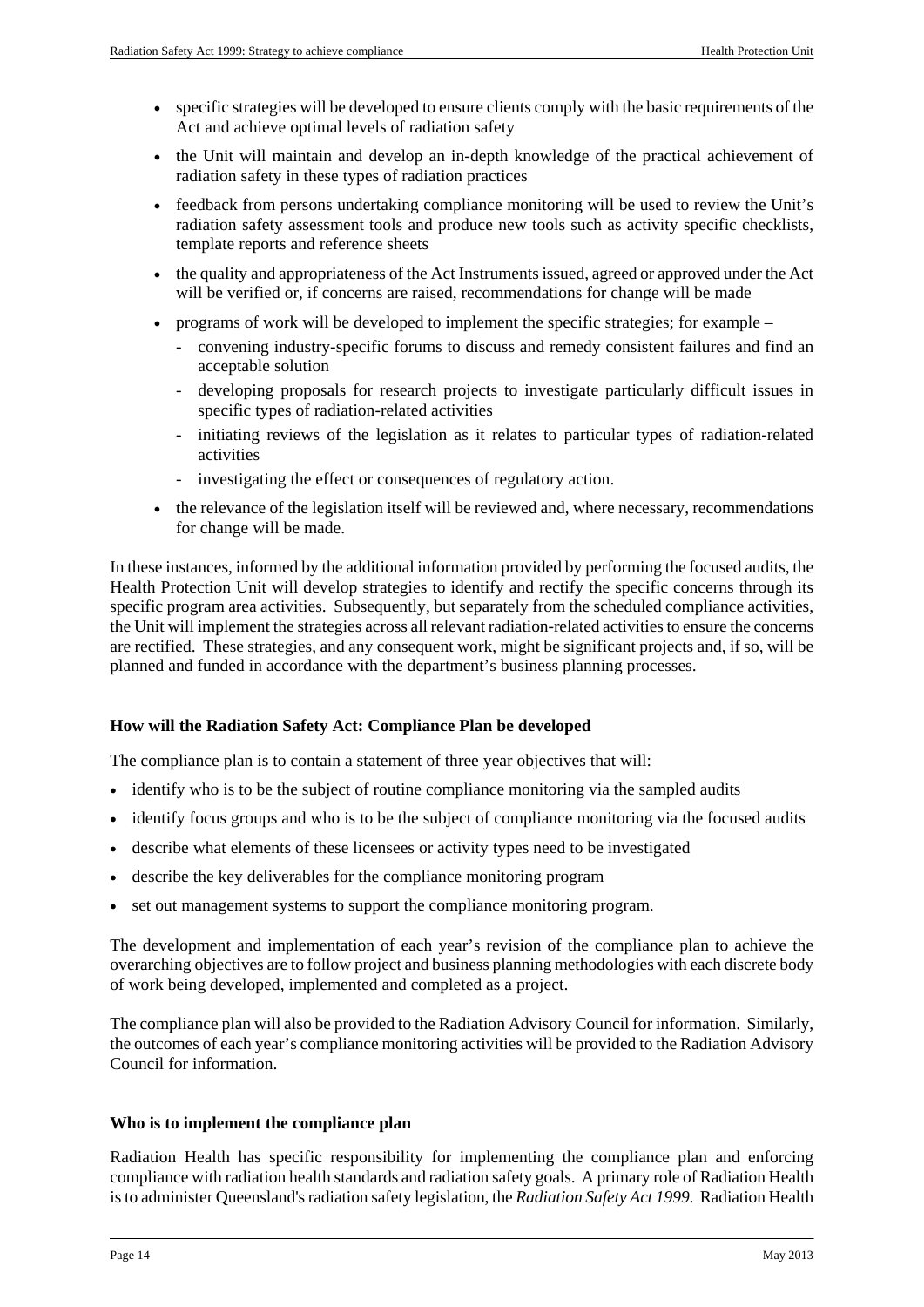monitors and ensures compliance with radiation-related health and safety and environmental protection standards by formulating policy, standards and guidelines relevant to radiation health and safety and implementing a statewide compliance monitoring program.

### **Scheduling activities under the plan**

The compliance plan will contain a schedule of the planned activities expected to be conducted during the year. This also includes an assessment of the level of compliance in the department's administration of the Act to provide evidence that the department is properly managing its portfolio accountabilities.

However, arrangements for these planned activities may be varied if enforcement activities and planned activities overlap and there are cost savings to be made. For example, routine compliance monitoring scheduled for Cairns in October may be performed in August if enforcement activities are required in Cairns in August, as there would be cost savings in both time and travel.

Where there is a conflict between the need to conduct a planned routine audit and an enforcement activity, it is to be resolved by the Director, Radiation Health. At no time will any constraint provided by this document prevent an inspector from conducting an inspection in a way the inspector believes is necessary.

### **Reporting**

An annual report detailing the outcomes of the annual compliance activities will be produced. The particular items reported will vary from year to year but may include details such as:

- a report on the level of compliance with legislation
- a report on investigations and ad hoc activities (i.e. unplanned compliance activities conducted during the term of the plan)
- an investigation into whether the behaviours within a type of radiation practice type are typical
- an evaluation of whether the law is appropriate for industry and the public
- recommendations for future program objectives.

The report will be considered by the compliance working group and provided to the Health Protection Compliance Committee and to the Radiation Advisory Council for information.